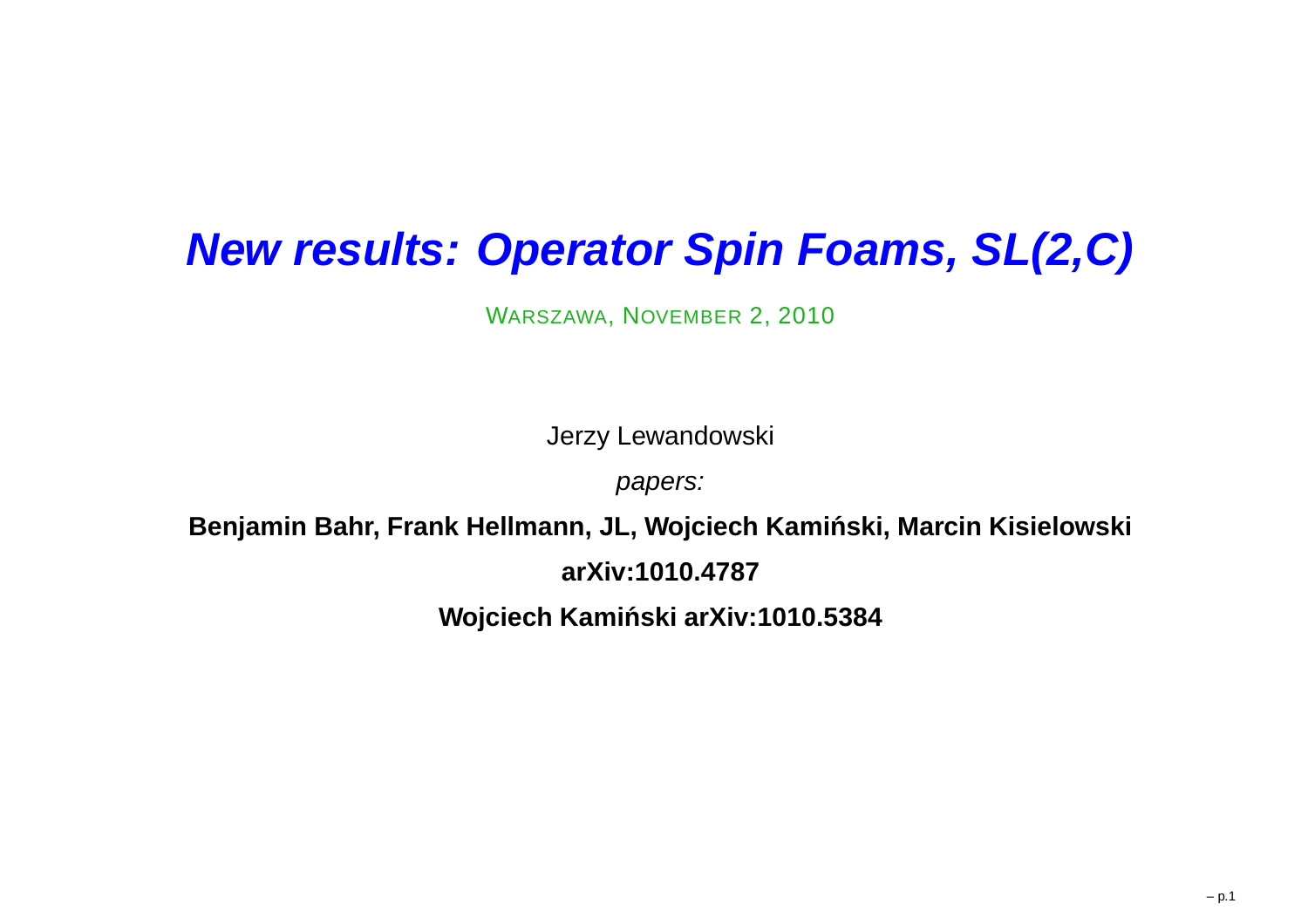#### **Plan**

- Operator spin foams: <sup>a</sup> tool using the structure of the spin foams $\bullet$ 
	- **o** definition
	- the equivalence relation
	- $\bullet$  the glueing
	- $\bullet$  the contraction at vertices
	- emergence of the face and the boundary edge amplitudes asconsistency conditions
- Operator spin foam models of the maximal symmetry
- Application to the EPRL intertwiners
- The door to the SL(2,C) case opened with the finiteness (andunderstanding) of the evaluation.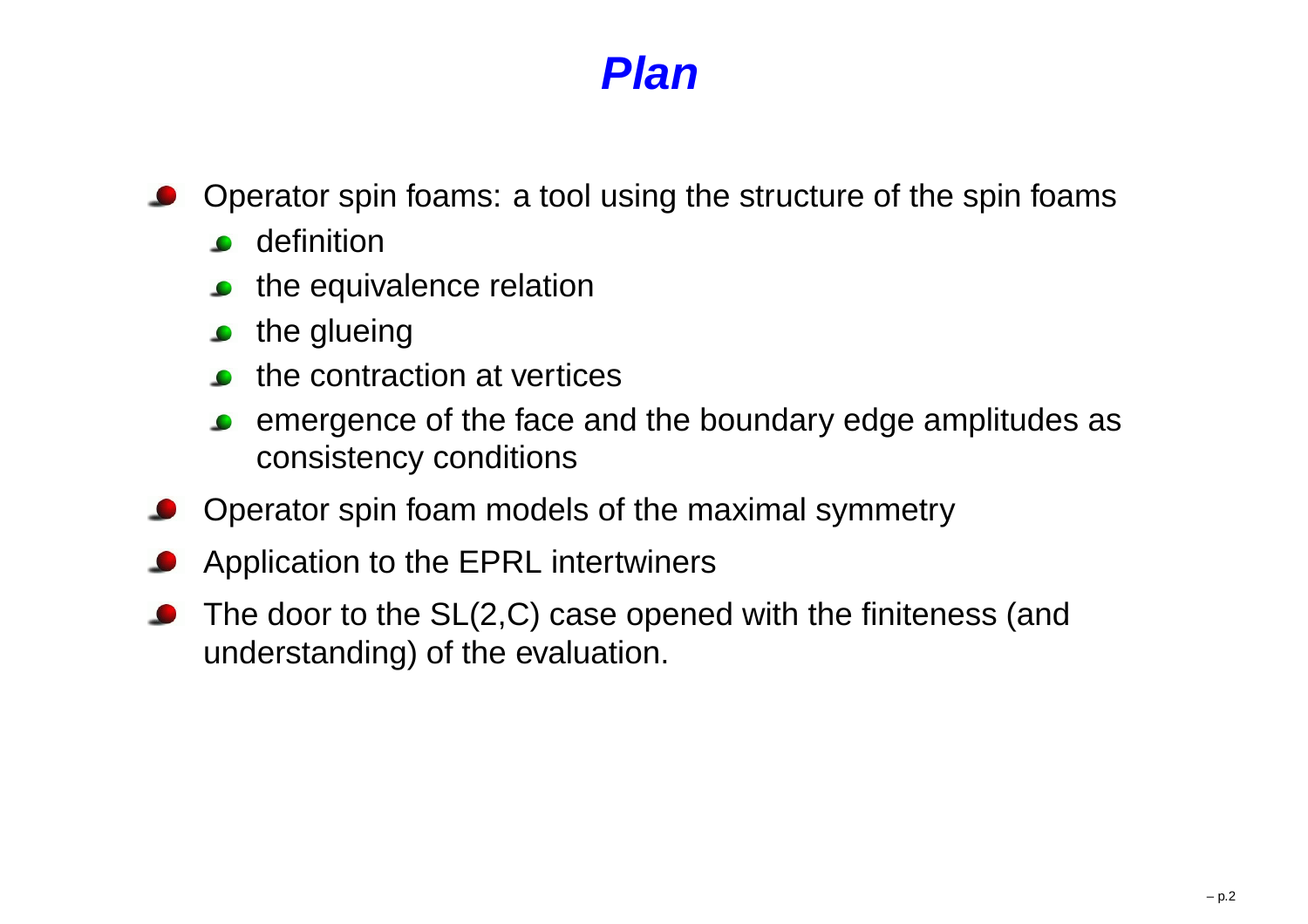# **Operator spin foam: definition**

- $G$  a given compact Lie group,  $(\kappa,\rho,P)$  operator spin foam:
- $\kappa$  2-cell complex (set of polygons, glueings along sites, no self-glueing)
- $\rho$  coloring of the faces with the irreducuble representations,

$$
f \mapsto \rho_f \tag{1}
$$

 $P$  - coloring of each in ternal (contained in at least two faces) edge with operators

$$
e \ \mapsto \ P_e \tag{2}
$$

$$
P_e: \mathcal{H}_e \rightarrow \mathcal{H}_e \tag{3}
$$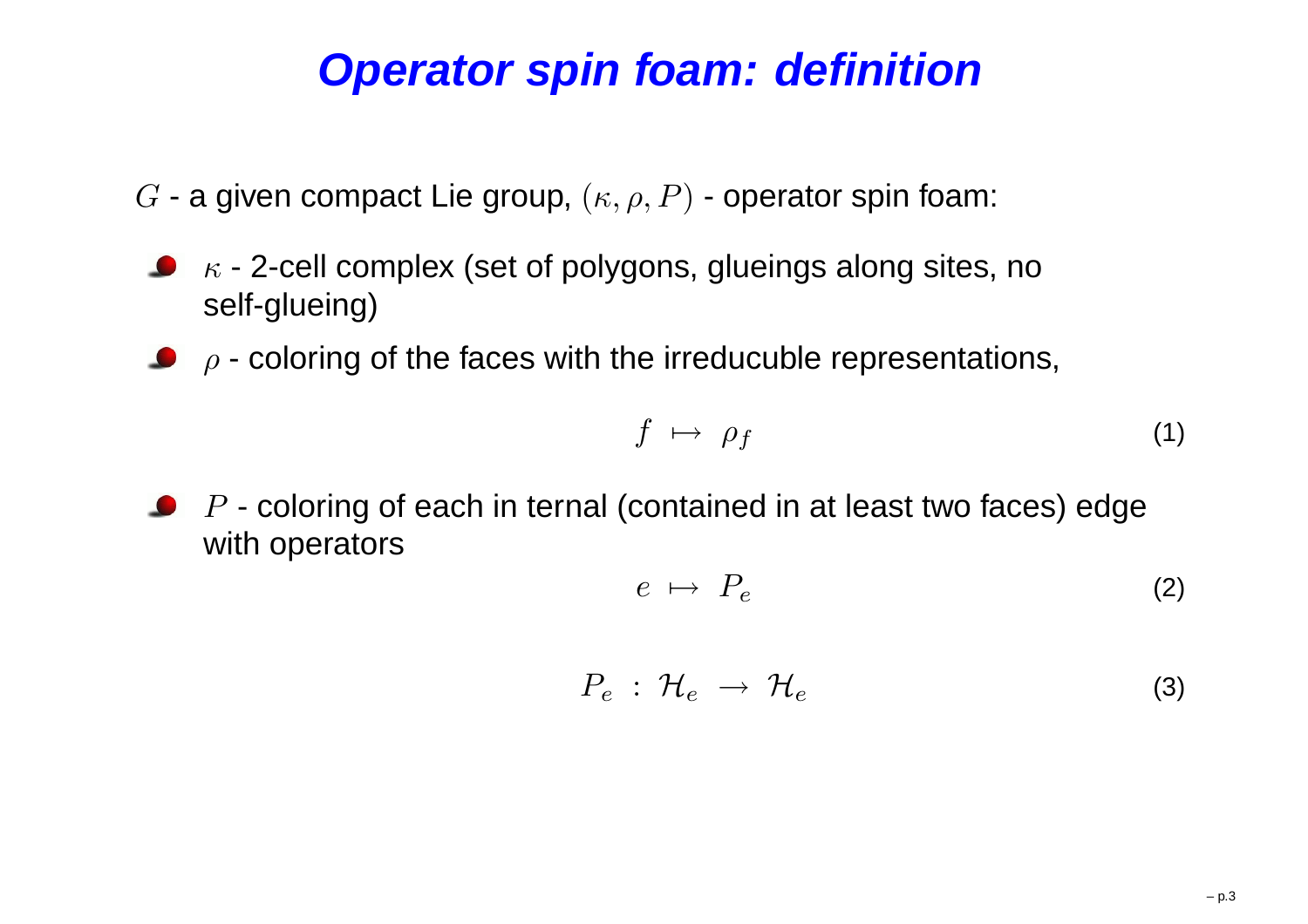### **Operators spin foam: definition**



$$
P_e: \mathcal{H}_e \to \mathcal{H}_e, \qquad \mathcal{H}_e^* = \text{algebraic dual}
$$
 (4)



$$
\mathcal{H}_e = Inv(\mathcal{H}_{\rho_f}^* \otimes ... \otimes \mathcal{H}_{\rho_f} \otimes ...)
$$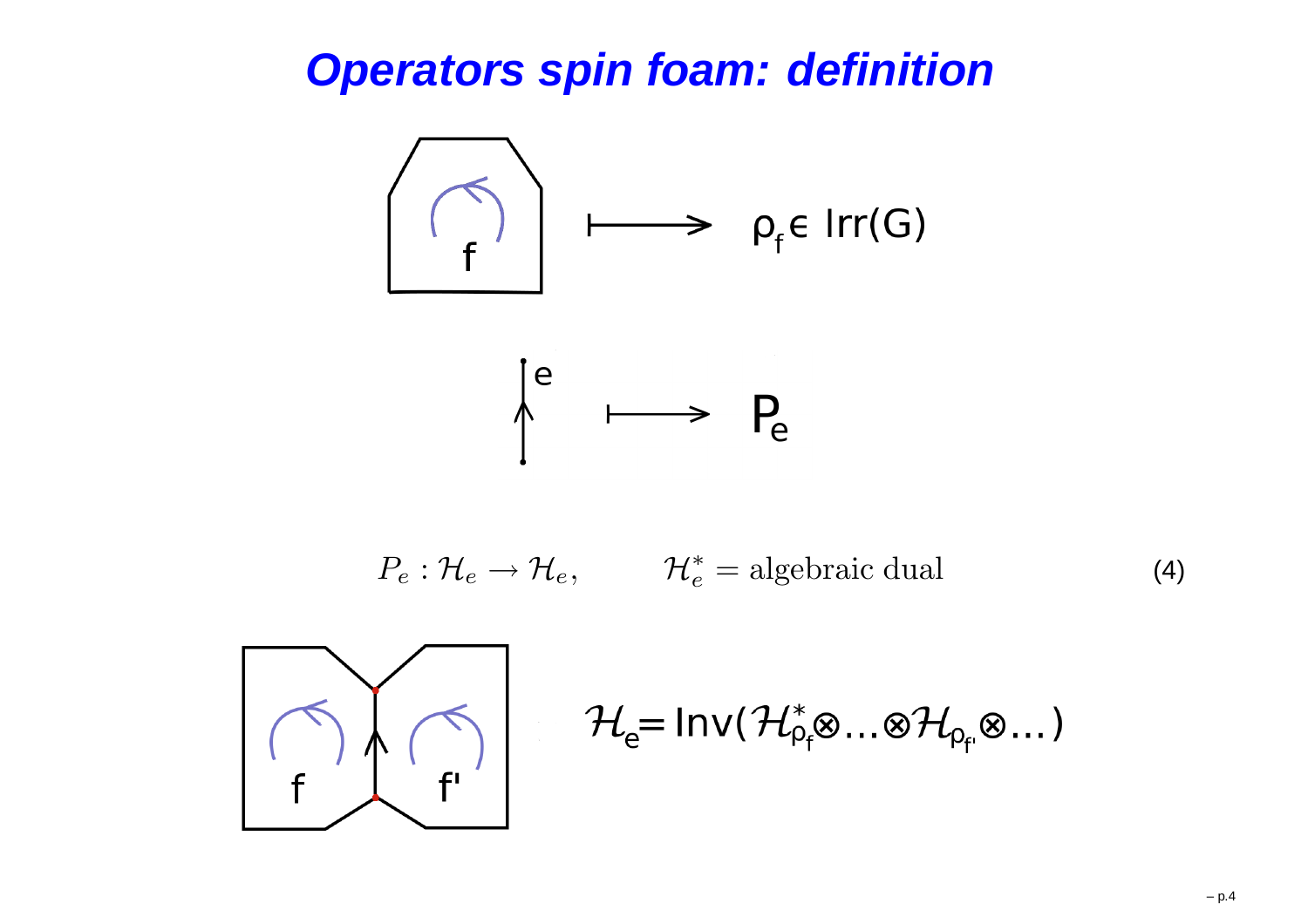# **Equivalence relation: edge reorientation**



Given an operator spin foam  $(\kappa, \rho, P)$ , the following operator spin foam  $(\kappa^{\prime},\rho,P^{\prime})$  is considered equivalent:

 $\kappa'$  obtained from  $\kappa$  by flipping an edge:  $e_1'=e_1^-$ 11.

$$
f_{\rm{max}}
$$

the remaining colorings unchanged:  $P'_e = P_e$  for  $e \neq e'_1$ ,  $\rho' = \rho$ 

 $P_{e_{1}^{\prime}}^{\prime}$ 

 $= P_*^*$ 

 $e_1\,{}^,$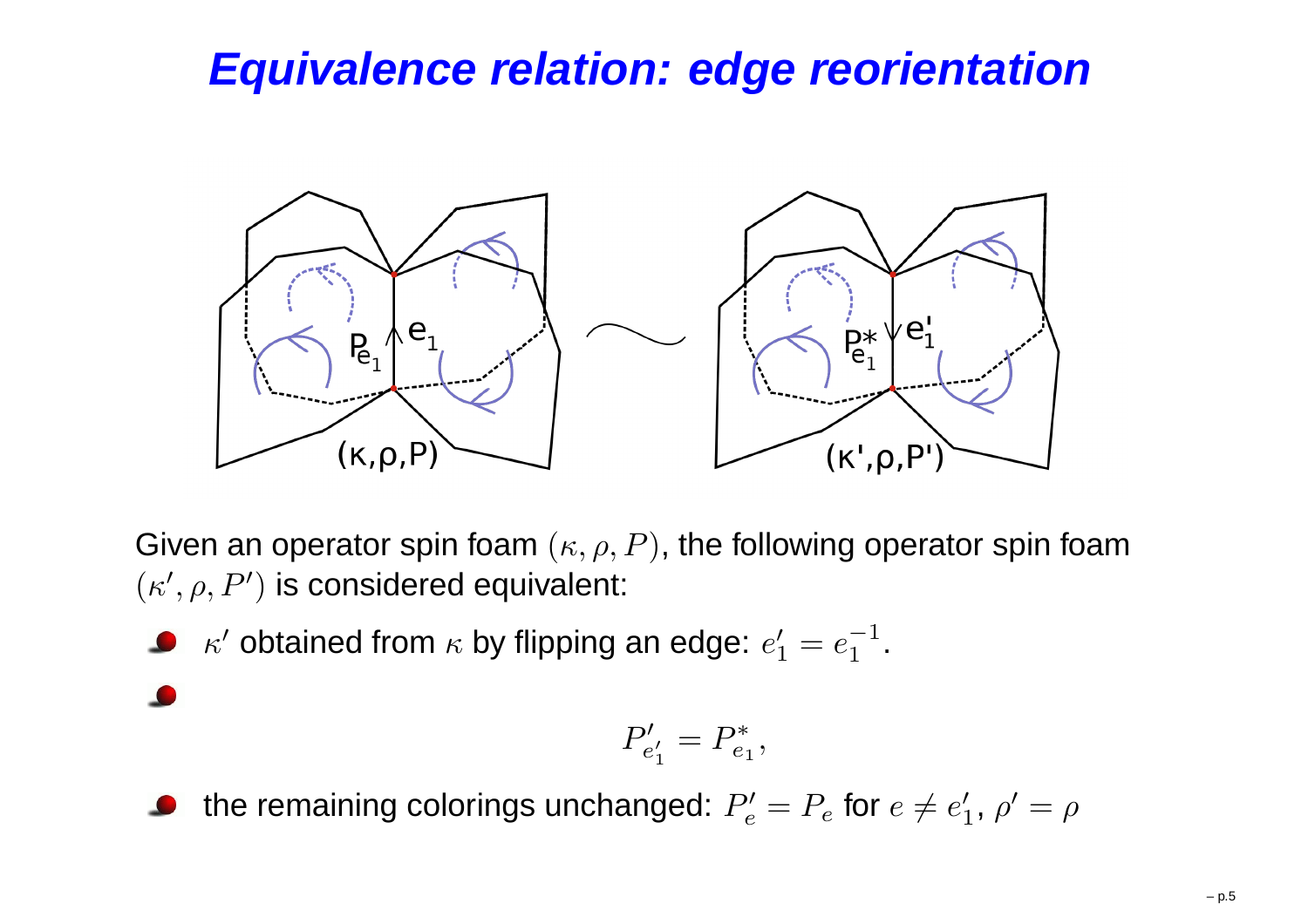# **Equivalence relation: face reorientation**



Given an operator spin foam  $(\kappa, \rho, P)$ , the following operator spin foam  $(\kappa',\rho',P)$  is considered equivalent:

 $\kappa'$  obtained from  $\kappa$  by flipping the orientation of a face  $f_1$ , and denoting the result  $f_1^\prime$ 

$$
\rho'_{f'_1} = \rho^*_{f_1},
$$

the remaining colorings unchanged:  $\rho'_{f}=\rho_{f}$  for  $f\neq f'_{1}$ ,  $P'=P$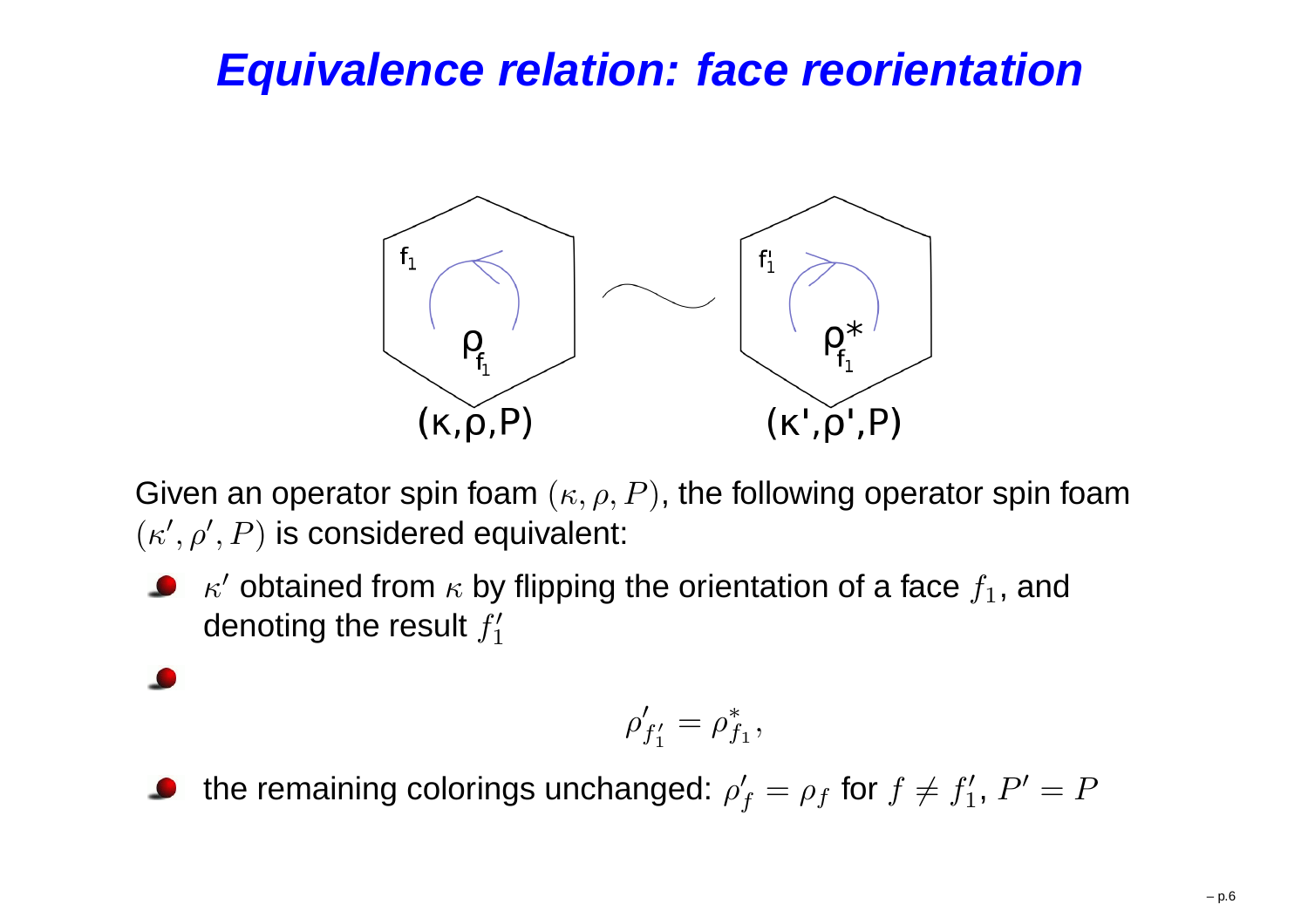# **Equivalence relation: edge splitting**



Given an operator spin foam  $(\kappa, \rho, P)$ , any operator spin foam  $(\kappa', \rho', P)$ defined below is considered equivalent:

- $\kappa'$  obtained from  $\kappa$  by splitting an edge:  $e_0=e_1'\circ e_2'$
- $P^{\prime}_{e'_1}$  and  $P^{\prime}_{e'_2}$  co and  $P_{e'_{2}}'$  constrained by:

$$
P'_{e'_1} P'_{e'_2} = P_{e_0}, \t\t(5)
$$

the remaining colorings unchanged:  $P'_e = P_e$  for  $e \neq e'_1, e'_2, \, \rho' = \rho$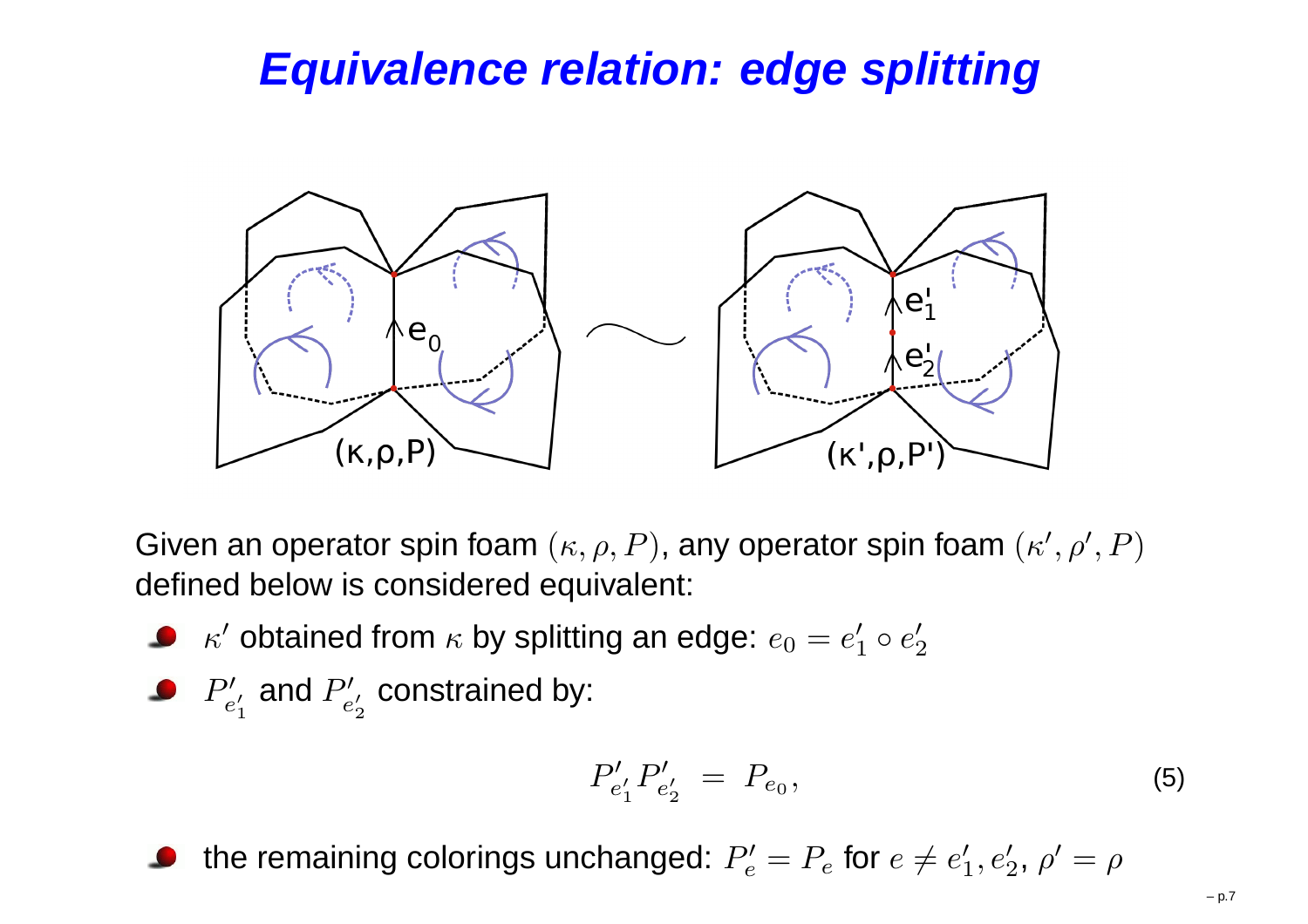# **Equivalence relation: face splitting**



Given an operator spin foam  $(\kappa, \rho, P)$ , the following operator spin foam  $(\kappa',\rho',P')$  is considered equivalent:

 $\kappa'$  obtained from  $\kappa$  by splitting a face  $f_0$  into  $f_1'$ and glued along a new edge  $e_0^\prime,$  $j_1^{\prime}$  and  $f_2^{\prime}$  $j_2^{\prime}$  oriented as  $f_0$ 

$$
\rho'_{f'_1} = \rho'_{f'_2} = \rho_{f_0}, \quad P'_{e'_0} = \text{id}
$$
 (6)

the remaining colorings unchanged:  $\rho'_{f}=\rho_{f}$  for  $f\neq f'_{1}$  $_1^\prime,f_2^\prime,$  $P'_e=P_e$  for  $e\neq e'_0.$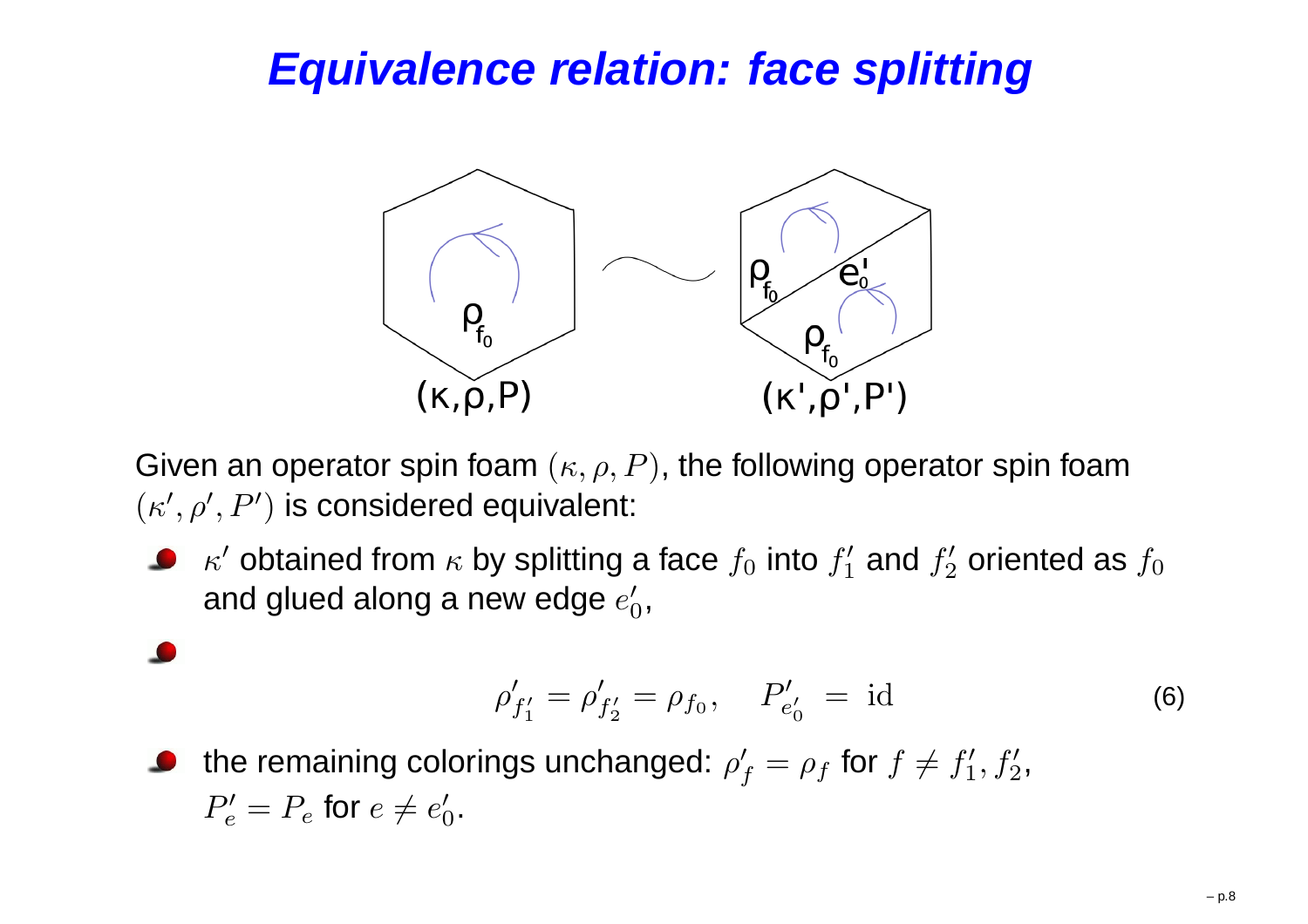## **Equivalence relation: the other cases**

Given an operator spin foam  $(\kappa, \rho, P)$ , any of the following operator spin foams  $(\kappa',\rho',P'),\ (\kappa'',\rho'',P'')$  and  $(\kappa''',\rho''',P''')$  is considered equivalent:

- 1 Adding a trivial face:  $\kappa'$  obtained from  $\kappa$  by adding a face  $f_0$  colored by the trivial representation,  $\rho'_{f_0}\ =$  t  $=$  trivial, and  $\rho'_{f}$   $=$   $\rho_{f}$  for  $f \neq f_{0}$ ,  $P'=P$  .
- 2. Rescalling of the operators:  $\kappa''=\kappa,$   $\rho''=\rho,$   $P'$  obtained by rescaling, that is  $P'_e\ =\ a_eP_e$  such that  $\prod_e a_e=1$
- 3. Replacing a representation by an equivalent one:  $\kappa'''=\kappa$ , for  $f_0$ , one of the faces, use a unitary map  $\mathcal{I}:\mathcal{H}_{\rho_{f_0}}\ \to\ \mathcal{H}'''$ , to de equivalent representation  $\rho_{f_0}^{\prime\prime\prime}\ =\ \mathcal{I}\circ\rho_f$  $\;\rightarrow\; {\cal H}^{\prime\prime\prime},$  to define an operators  $P_{e_1}''' , P_{e_2}''' , P_{e_3}''' , ...$  for every edge  $e_1, e_2, e_3, ...$  contained in  $f_0.$  $= \mathcal{I} \circ \rho_{f_0}$  $\mathcal{I}_0 \circ \mathcal{I}^ ^{\rm 1}$ , and the corresponding  $e_2^{\prime\prime\prime}, P_{e_3}^{\prime\prime\prime}$  $e_{e_3}^{\prime\prime\prime},...$  for every edge  $e_1,e_2,e_3,...$  contained in  $f_0.$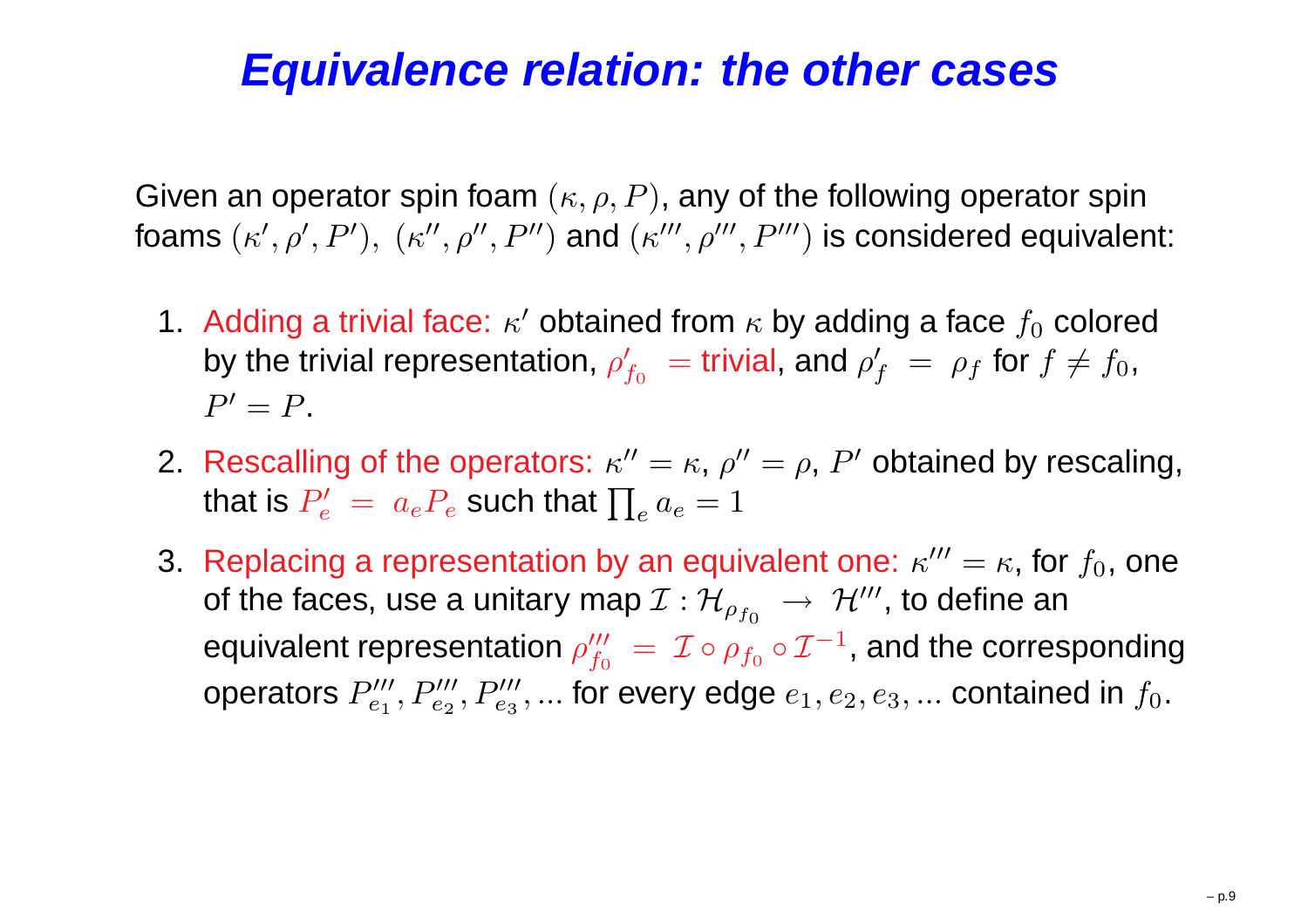# **Glueing the operator spin foams**



Given  $(\kappa, \rho, P)$  and  $(\kappa', \rho', P')$ , glueing the colored 2-cell complexes into  $(\kappa\#\kappa',\rho\#\rho')$  along links of the boundary is accompanied by the composition of the operators coloring each pair  $e^{\prime },\,e$  of edges connected into a single edge of  $\kappa'\# \kappa,$ 

$$
P'_{e'}P_e = (P'\#P)_{e' \circ e} \tag{7}
$$

– p.10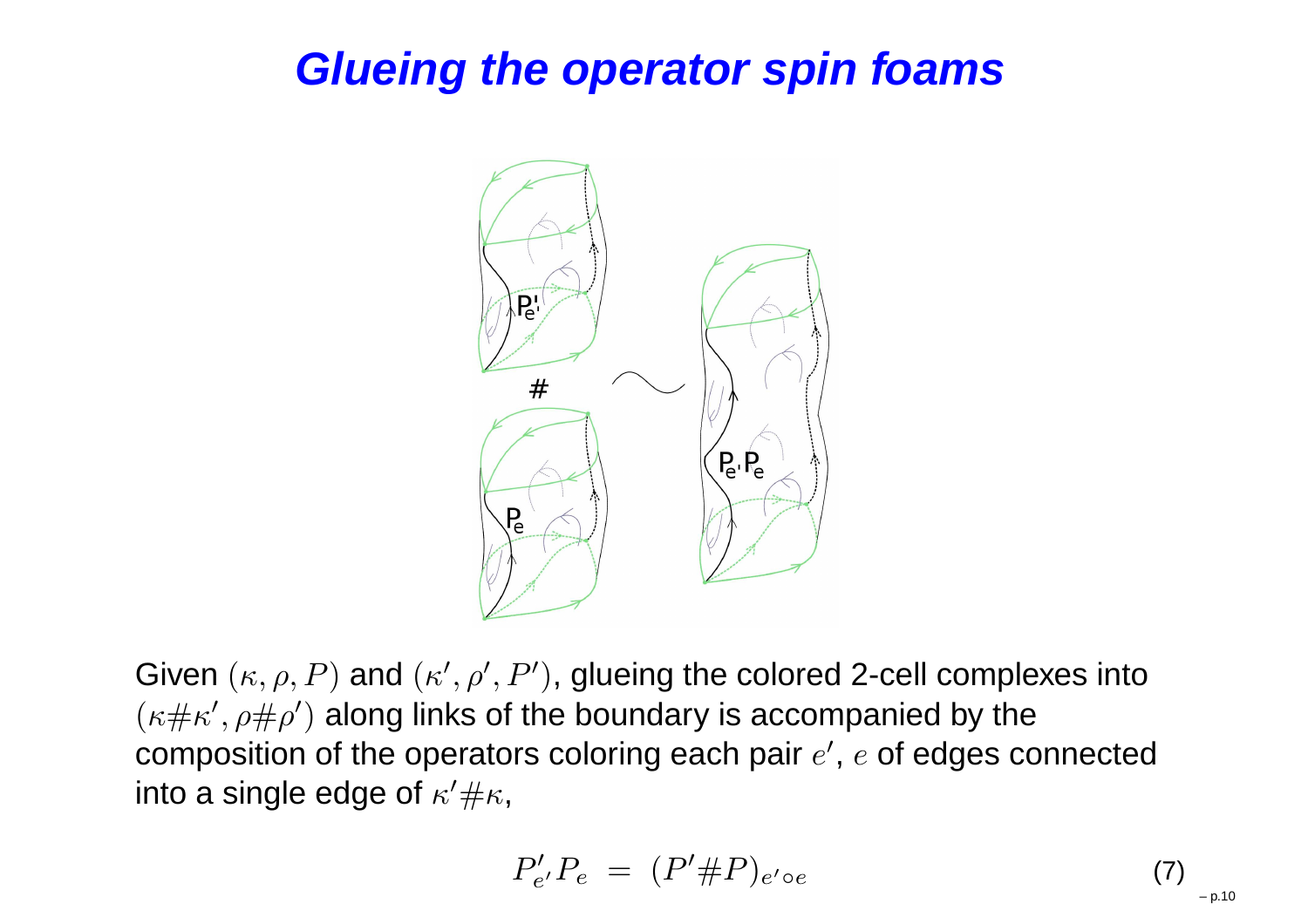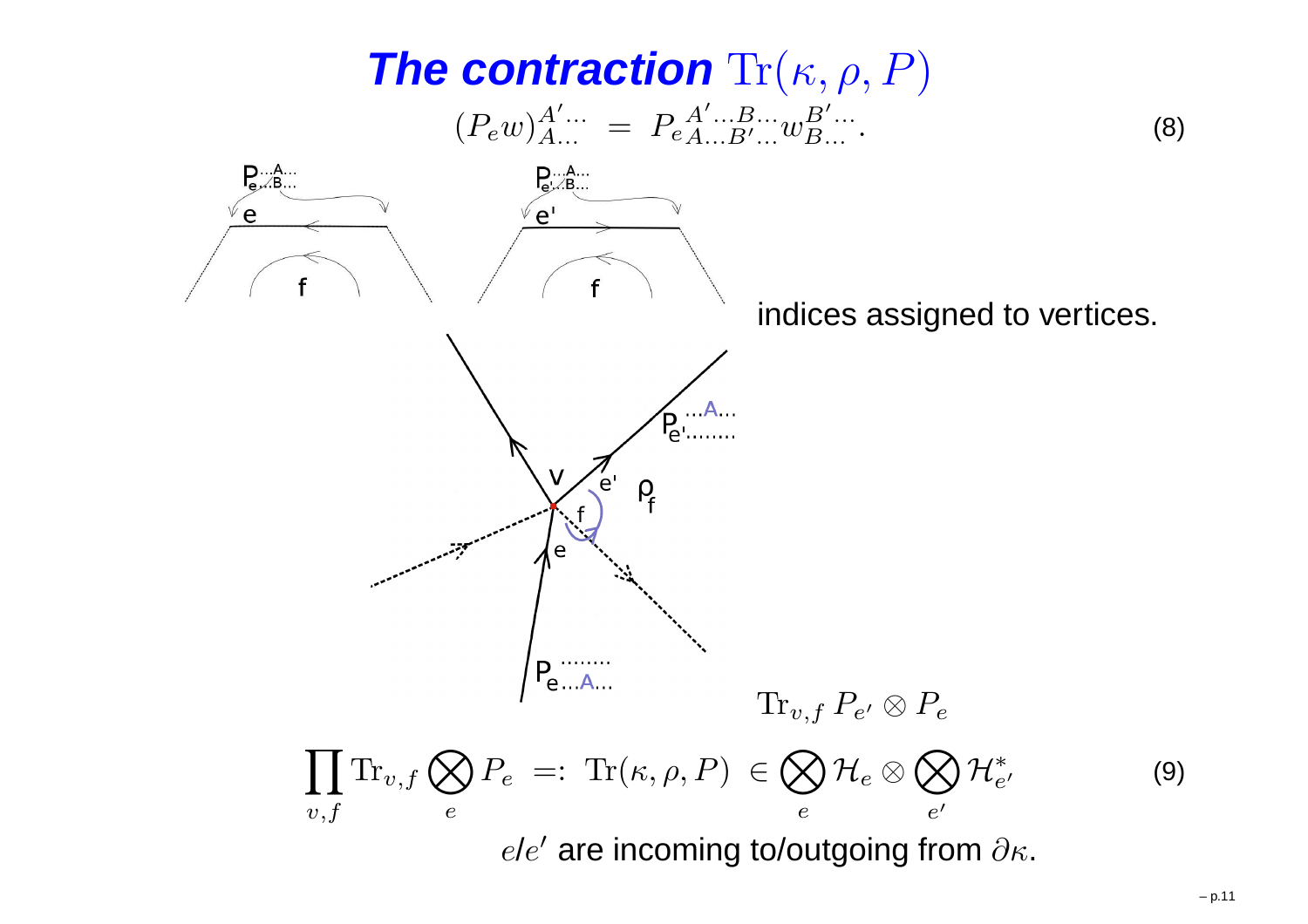# **Consistency with the equivalence and glueing**

 $\text{Tr}(\kappa,\rho,P)$  is inconsistent with:

- the face splitting equivalence relation
- with the glueing

However, for every  $(\kappa',\rho',P')$  obtained by splitting a face of any  $(\kappa,\rho,P),$ 

$$
(\prod_{f} A_{f}) \text{Tr}(\kappa, \rho, P) = (\prod_{f'} A_{f'}) \text{Tr}(\kappa', \rho', P') \Rightarrow A_{f''} = \dim \rho_{f''}. \tag{10}
$$

In that way, the face amplitude emerges.

For the consistency with the glueing we introduce the boundary edgeamplitude,

$$
\mathcal{Z}(\kappa,\rho,P) = \left(\prod_{l \in \partial \kappa} A'_l\right) \left(\prod_f A_f\right) \text{Tr}(\kappa,\rho,P). \tag{11}
$$

For any pair of the operator spin foams glued along a graph  $\gamma,$ 

$$
\mathcal{Z}(\kappa'\#\kappa,\rho'\#\rho,P'\#P) \ = \ \operatorname{Tr}_{\gamma}\mathcal{Z}(\kappa,\rho,P)\mathcal{Z}(\kappa,\rho,P) \ \Rightarrow \ A'_l = \frac{1}{\sqrt{d_{f_l}}}.\tag{12}_{\text{--p.12}}
$$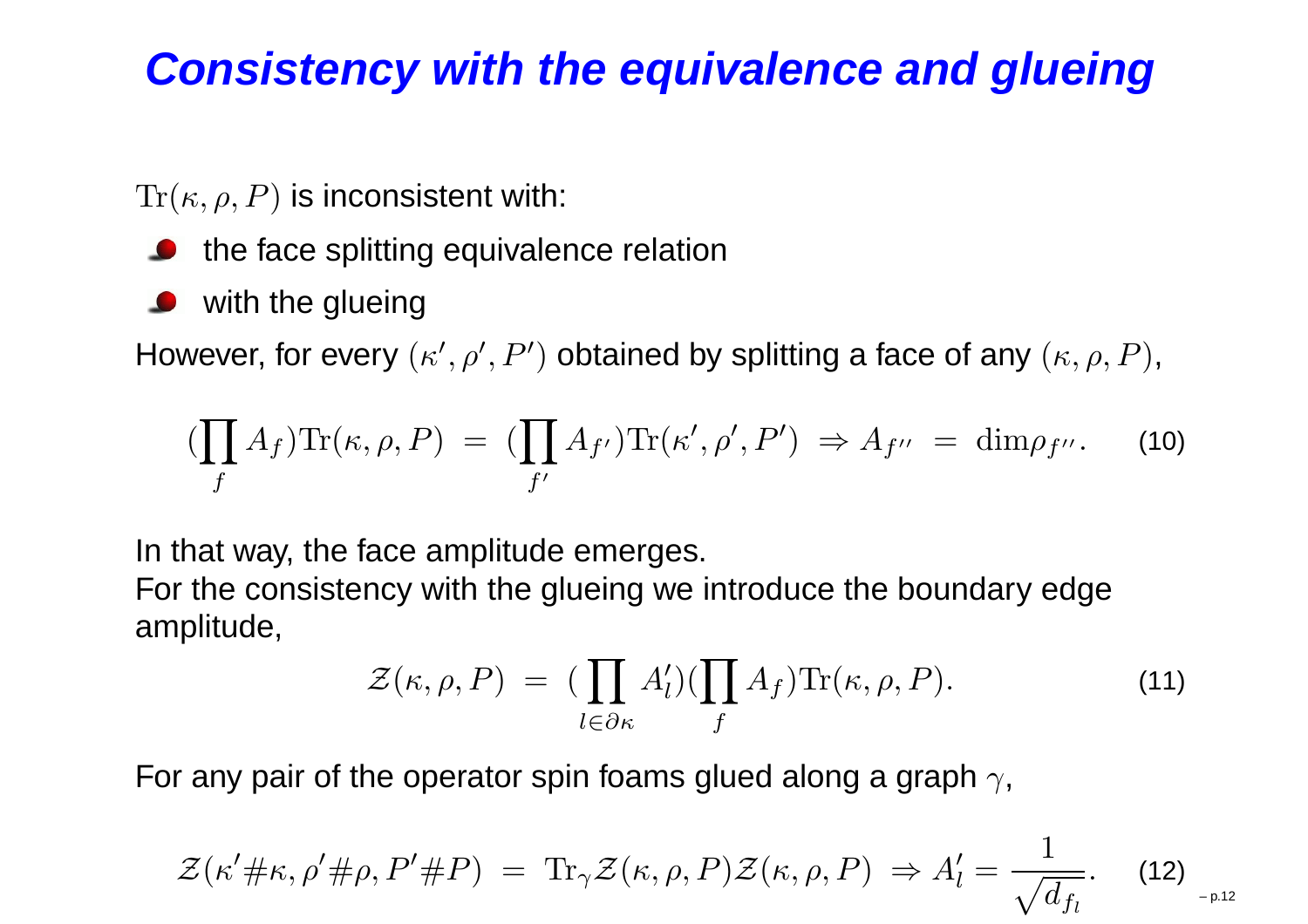#### **Passage to the spin foams**

$$
P_e = \sum_{\iota_e \in \mathcal{B}_e} \sum_{\iota'_e \in \mathcal{B}^{\dagger}_{e'}} P^{\iota'_e}_{\iota_e} \iota_e \otimes \iota'_e \tag{13}
$$

in any basis,  $\mathcal{B}_e$  $e \subset \mathcal{H}$  $_e$  and the conjugate  $\mathcal{B}^\dagger_e$  $e^{\dagger} \subset \mathcal{H}^*_e$ e

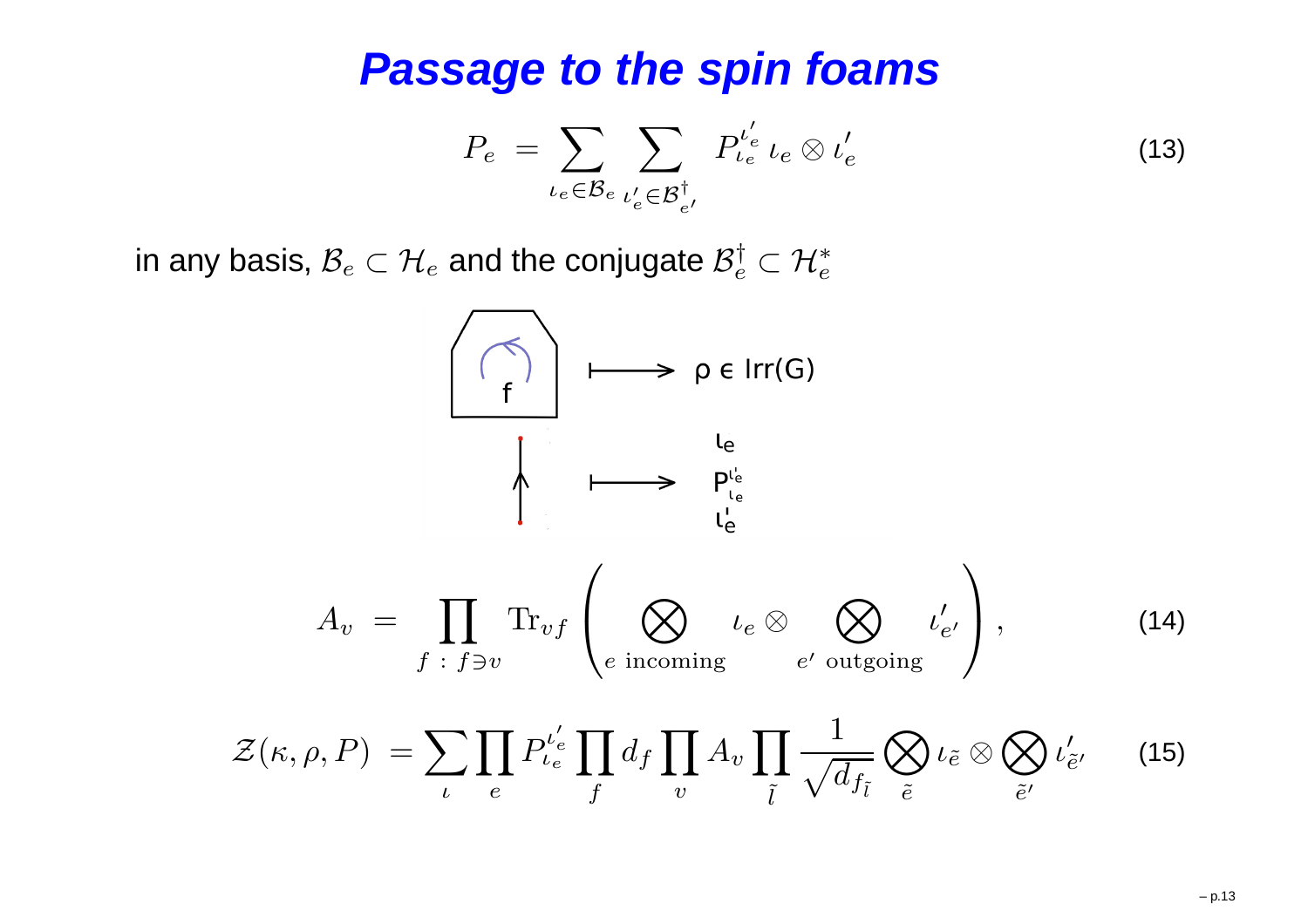# **Middle summary**

- We have introduced operator spin foams (OSF)  $(\kappa, \rho, P)$
- The equivalence relations identify pairs of OSF, alow to reorient andrefine OSFs
- The natural contraction at the vertices applied to  $\otimes_e P_e$  leads to the 'operator'  $\mathcal{Z}(\kappa,\rho,P) \ \in \mathcal{H}_{\partial \kappa}$
- The operator involves the face amplitude  $A_f=d_{\rho_f}$  for the consistency with the equivalence with respect to the face splitting
- The operator involves the boundary amplitude  $A_l = 1/\sqrt{d_l}$  for the consistency with the glueing of OSF
- **•** The operator consist of the spin foams, the contractions give the familiar vertex amplitudes (evaluation of vertex spin-networks), theedge operators give conditions of glueing different vertices
- This is just an algebraic combinatorial framework, no "physical" postulates have been made thus far, the framework can be used to express formulae of any spin foam model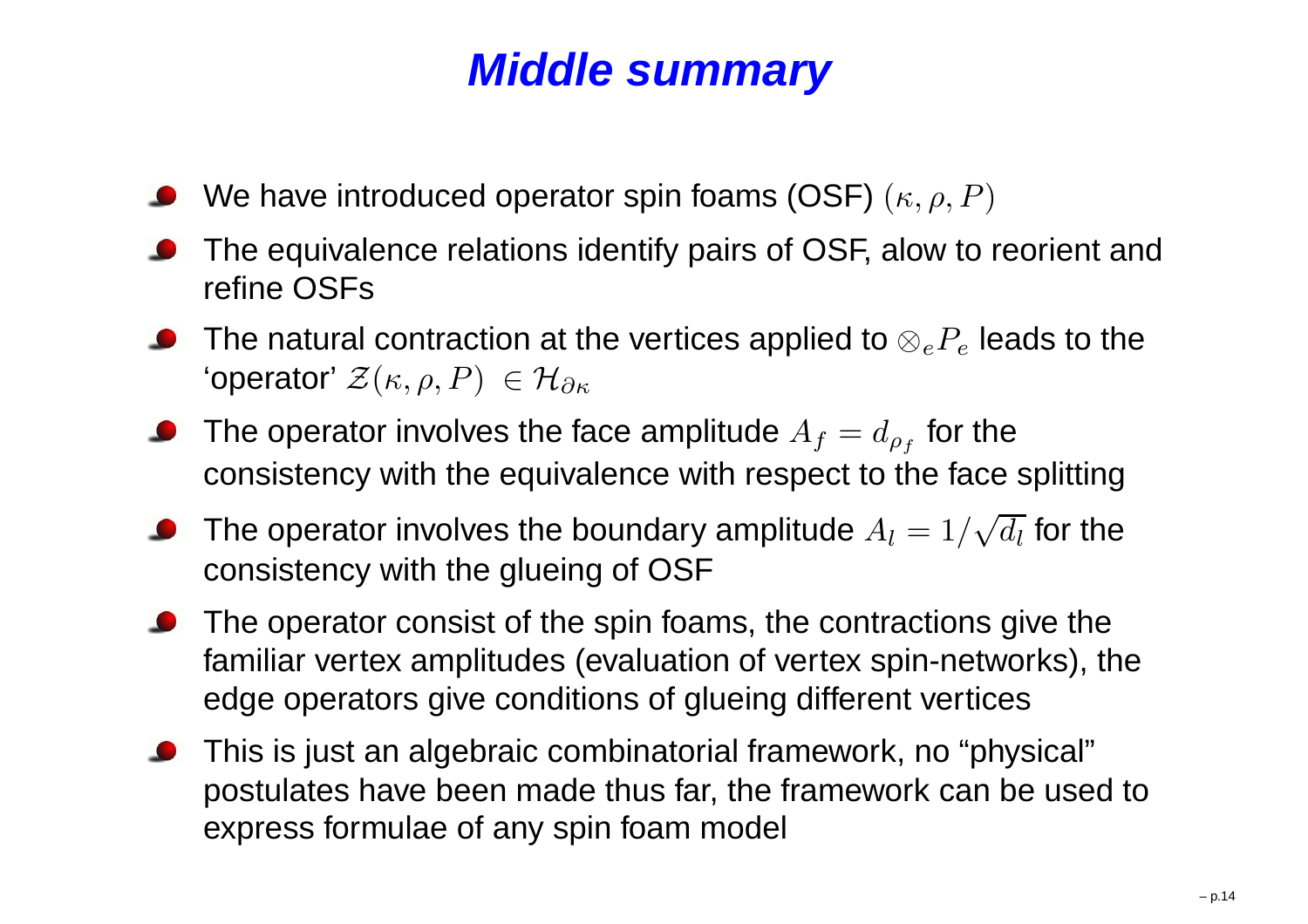## **Natural operator spin foam models**

We define a  $G$  operator spin foam model to be an assignment

$$
(\kappa,\rho) \mapsto (\kappa,\rho,P)\,,\tag{16}
$$

of an operator coloring  $P$  to each 2-cell complex  $\kappa$  colored by  $\rho$  with the irreducible representations of a compact group  $G;$  the assignment is assumed to be consistent with the equivalence relation in the set of theoperator spin foams and with the glueing of the operator spin foams.

The set of maximal symmetry assumptions defines <sup>a</sup> natural operator spinfoam model:

- operator coloring  $e\mapsto P_e$  depends only on the unordered sequence  $\bullet$ of labels  $\rho_f$  coloring the faces  $f$  such that  $e\subset f$
- for every (internal) edge  $e$

$$
P_e^{\dagger} = P_e. \tag{17}
$$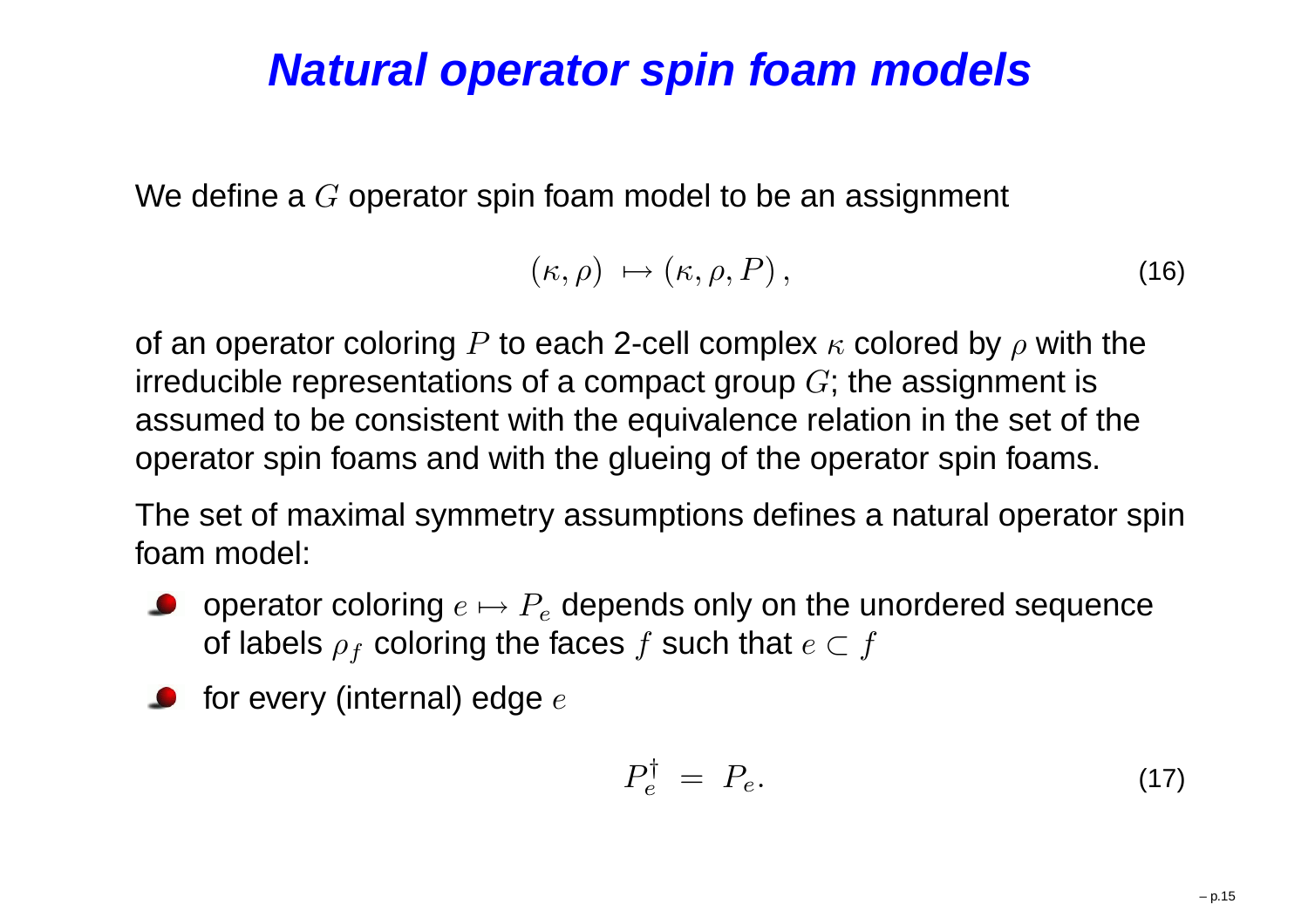## **Natural OSFM: <sup>a</sup> general solution**

The consistency with

the face splitting (see transparency 8) determines

$$
\mathcal{H}_e = \mathcal{H}_{\rho_f} \otimes \mathcal{H}_{\rho_f}^* \Rightarrow P_e = \text{id}
$$
 (18)

that is  $P_{BB'}^{AA'}$   $=$ 1 $d_{\rho}{}_f$  $\delta$ A $^A_B\delta$  $\bm A$  $\mathop{B'}\limits'$ 

the edge splitting equivalence (see transparency 7)

$$
\Rightarrow \qquad P_e P_e = P_e, \text{ for every } e. \tag{19}
$$

Hence, each operator  $P_e$  is the orthogonal projection onto a subspace

$$
\mathcal{H}_e^{\rm s}\subset\mathcal{H}_e.\tag{20}
$$

For every  $e,$  the subspace depends only on the unordered sequence of the representations  $\rho_f$  given by the faces  $f$  containing  $e.$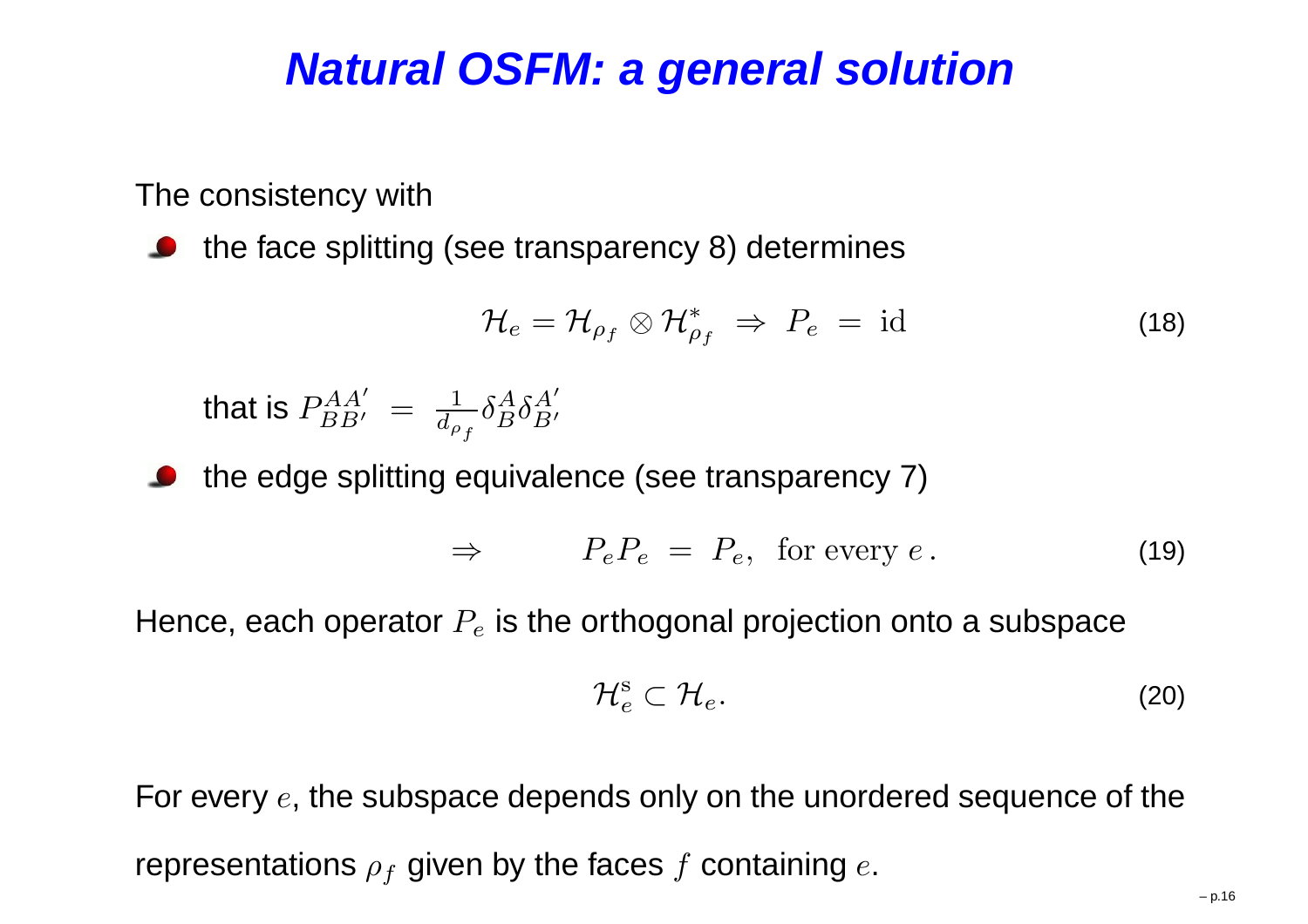#### **Examples of the natural OSFM**

The spin foam model of the  $G$  3d BF theory:

$$
\mathcal{H}_e^{\rm s} = \mathcal{H}_e, \text{ and } P_e = \text{id} \tag{21}
$$

The Barrett-Crane model:  $G=SU(2)^+\times SU(2)^-$ ,  $P_e = 0$  unless ρ $\, + \,$  $f^-_f=\rho^-_f$  $\overline{f}$ , then

$$
P_e = \iota_{\text{BC},e} \otimes \iota_{\text{BC},e}^{\dagger}.
$$
 (22)

**O** The EPRL or FK solutions to the simplicity constraints:  $G=SU(2)^+\times SU(2)^-$ . For every edge  $e,$  there is defined the subspace

$$
\mathcal{H}_e^{\text{EPRL/FK}} \subset \mathcal{H}_e \tag{23}
$$

of intertwiners which satisfy the suitably defined simplicity constraints. Notation:  $\mathcal{H}_{\rho_f}=\mathcal{H}$  $_{j_{f}^{-}}\otimes\mathcal{H}_{j_{f}^{+}}$  $\mathcal{H}_e^{\text{EPRL}}\subset \text{Inv}(\otimes_f\mathcal{H}_{\rho_f})$  non-empty, provided  $j_f^\pm$  $\stackrel{\text{\tiny{+}}}{f}$ .  $\frac{\pm}{f}~=~\frac{\mid1}{\mid}$  $\pm$  $\frac{\pm \gamma}{2}k_f, \, k_f \in \frac{1}{2}$  $\frac{1}{2}\mathbb{N}$ .

One can use  $\mathcal{H}_e^{\rm EPRL}$  to define a natural operator spin foam model.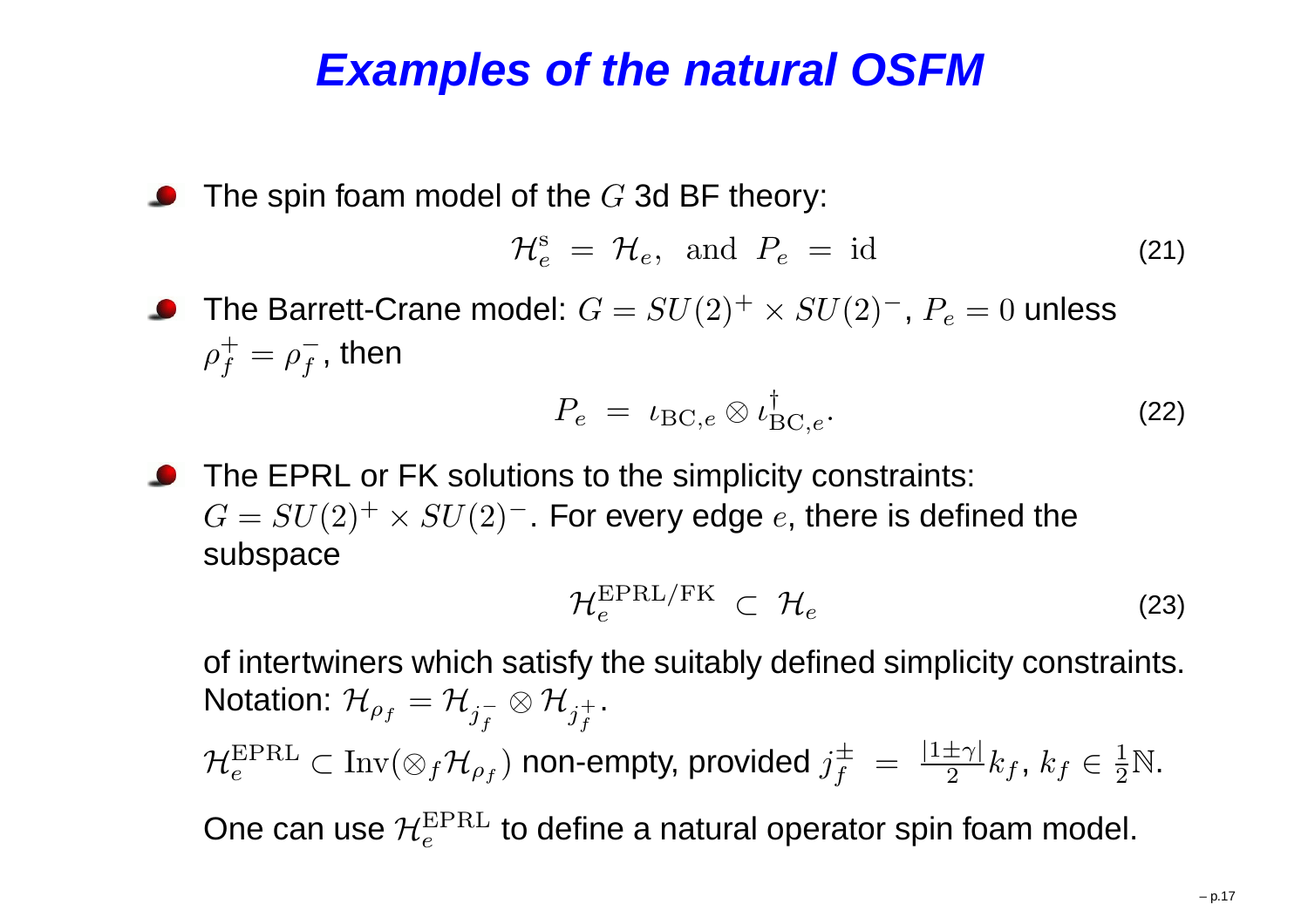#### **Natural OSFM for the EPRL intertwiners**

 $\mathcal{H}_e^{\rm EPRL}$  is defined to be the immage of the EPRL map

$$
\iota_e^{\text{EPRL}} : \text{Inv}_{\text{SU(2)}} \bigotimes_{f \supset e} \mathcal{H}_{k_f} \longrightarrow \text{Inv}_{\text{SU(2)} \times \text{SU(2)}} \bigotimes_{f \supset e} \mathcal{H}_{j_f^-} \otimes \mathcal{H}_{j_f^+}
$$
 (24)

The map  $\iota_e^{\rm EPRL}$  is one-to-one, but not an isometry *Kamiński,Kisielowski,L* 2009. Maps an orthonormal basis  $\tilde{\mathcal{B}}_e \subset \mathrm{Inv}_{\mathrm{SU}(2)} \bigotimes_{f \supset e} \mathcal{H}_{k_f}$  into a non-orthonormal basis of  $\mathcal{H}_e^{\rm EPRL}$ . Therefore,

$$
P_e = \sum_{\eta_e \in \tilde{\mathcal{B}}_e, \eta'_e \in \tilde{\mathcal{B}}_e^{\dagger}} P_{\eta'_e}^{\eta_e} \iota_e^{\text{EPRL}}(\eta_e) \otimes \iota_e^{\text{EPRL}}(\eta'_e)^{\dagger}, \tag{25}
$$

$$
\sum_{\eta'_e} P_{\eta'_e}^{\eta_e} \left( \iota_e^{\text{EPRL}}(\eta'_e) | \iota_e^{\text{EPRL}}(\eta''_e) \right)_e = \delta_{\eta''_e}^{\eta_e} . \tag{26}
$$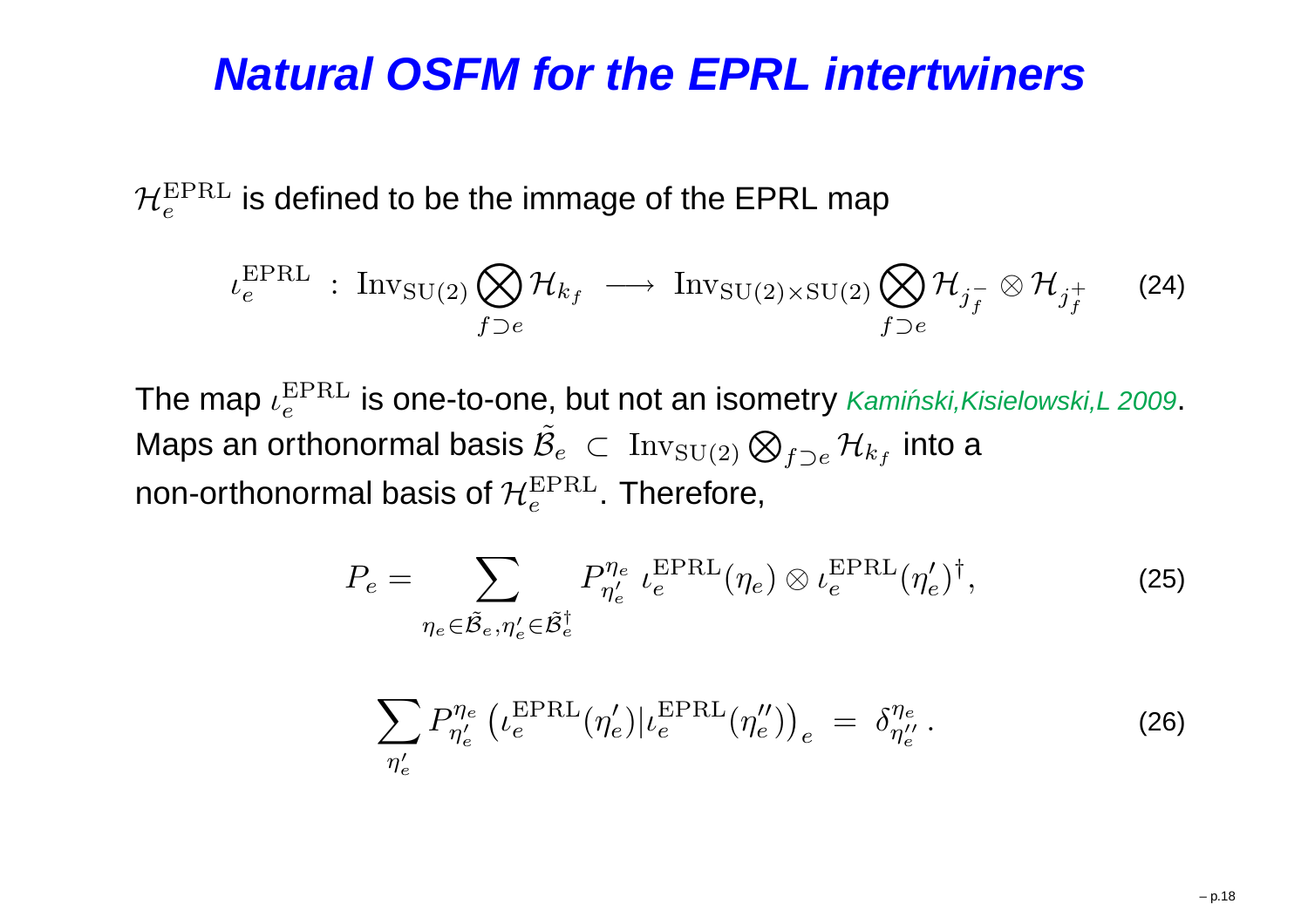# **Natural OSFM for the EPRL in terms of SFs**

Coloring  $\eta$ : two independent  $SU(2)$  intertwiners  $\eta_e,\eta'_e$  assigned to each  $e.$ 



$$
\mathcal{Z}(\kappa,\rho,P) = \sum_{\eta} \prod_{e} P_{\eta'_e}^{\eta_e} \prod_{f} (2j_f^+ + 1)(2j_f^- + 1) \prod_{v} A_v
$$
\n
$$
\prod_{\tilde{l}} \frac{1}{\sqrt{(2j_{f_{\tilde{l}}}^+ + 1)(2j_{f_{\tilde{l}}}^- + 1)}} \bigotimes_{\tilde{e}} \iota_e^{\text{EPRL}}(\eta_e) \otimes \bigotimes_{\tilde{e}'} \left(\iota_e^{\text{EPRL}}(\eta'_{e'})\right)^{\dagger}
$$
\n(27)

 $f$  - the set of faces,  $v$  - the set of the internal vertices,  $l$  - the set of the boundary edges (links), and  $\tilde e\ell\tilde e^\prime$  - the set of edges which intersect  $\partial\kappa$ the end/beginning point.  $A_v$  is the set of edges which intersect  $\partial \kappa$  at  $_{v}$  is the vertex amplitude and  $f_{l}$  is the (unique) face containing  $l$ .  $\mathbf{g}$  l.  $\blacksquare$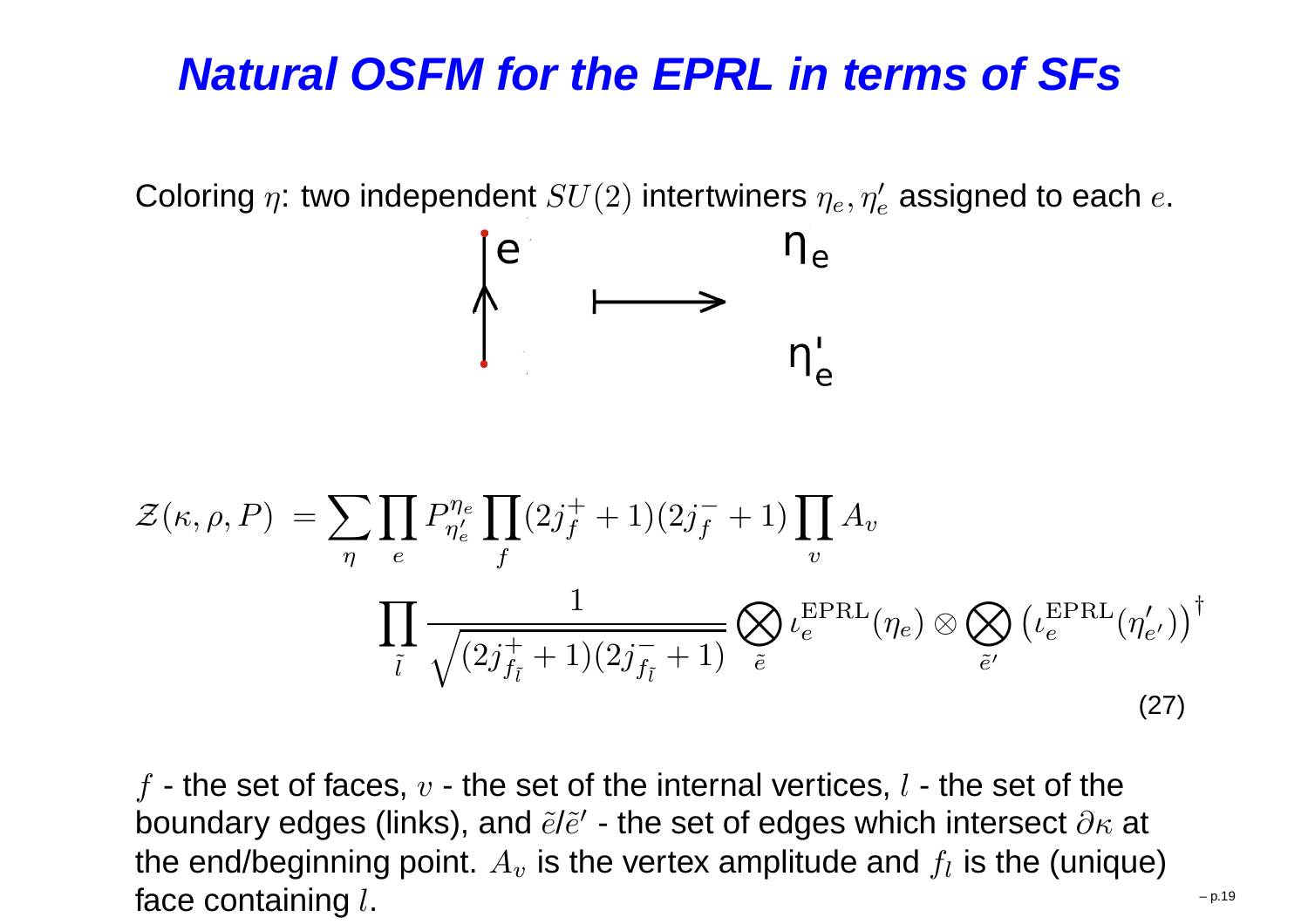define  $\sigma = \textsf{EPRL}.$  $\mathsf{define}~ \iota^\sigma(\eta) = \iota^{\mathrm{EPRL}}(\eta)$ Compare the originaly proposed state sum that uses

$$
\tilde{P}_{\sigma} = \sum_{\eta} \iota^{\sigma}(\eta) \iota^{\sigma \dagger}(\eta) \tag{28}
$$

with the natural state sum that uses

$$
P_{\sigma} = \sum_{\eta,\eta'} \iota^{\sigma}(\eta) h(\eta,\eta') \iota^{\sigma \dagger}(\eta')
$$
 (29)

with  $h(\eta, \eta')$  such that  $P_{\sigma} \iota^{\sigma}(\eta) = \iota^{\sigma}(\eta)$ .

Both operators have the same range:  $P_{\sigma}\tilde{P}_{\sigma}=\tilde{P}_{\sigma}$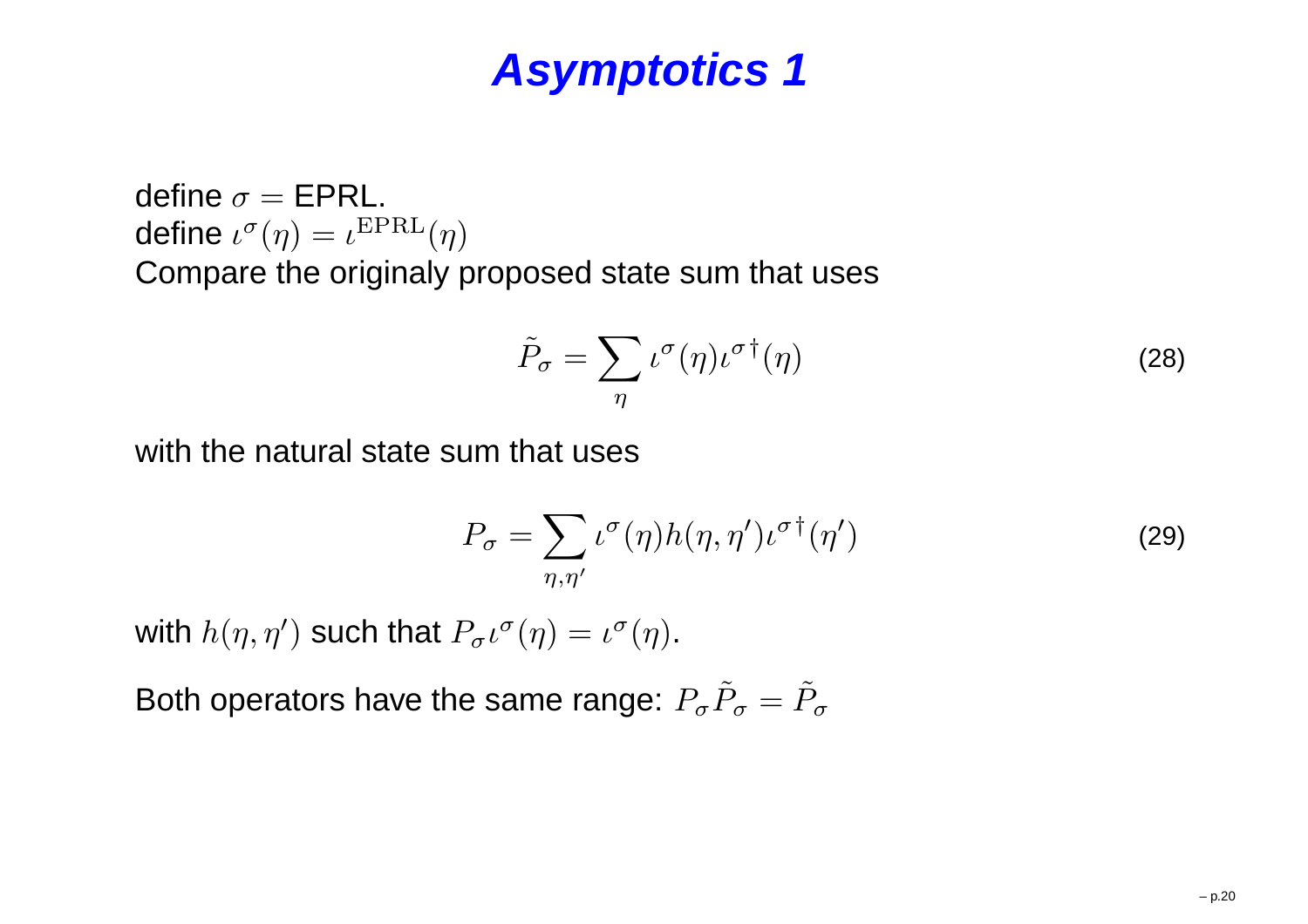Coherent state basis

$$
\eta(j_i, n_i) = \int dg \; \bigotimes_i g |n_i\rangle_{j_i}
$$

(or for simplicity  $\eta(n_i)$ ) then has for  $\gamma < 1$ :

$$
\tilde{P}_{\sigma} = \int \mathrm{d}n_i \,\iota^{\sigma} \Big( \eta(n_i) \Big) \,\iota^{\sigma \dagger} \Big( \eta(n_i) \Big) \tag{30}
$$

and

$$
P_{\sigma} = \int \mathrm{d}n_i \mathrm{d}n'_i \,\iota^{\sigma}\Big(\eta(n_i)\Big) \,\tilde{h}\Big(\eta(n_i), \eta(n'_i)\Big) \,\iota^{\sigma\dagger}\Big(\eta(n'_i)\Big) \tag{31}
$$

Now from

$$
P_{\sigma} \iota^{\sigma} \Big( \eta(n_i) \Big) = \iota^{\sigma} \Big( \eta(n_i) \Big)
$$

we have

$$
\int dn_i' \tilde{h}(\eta(n_i), \eta(n_i')) \langle \iota^{\sigma}(\eta(n_i')) | \iota^{\sigma}(\eta(n_i'')) \rangle = \delta(n_i, n_i'').
$$
 (32)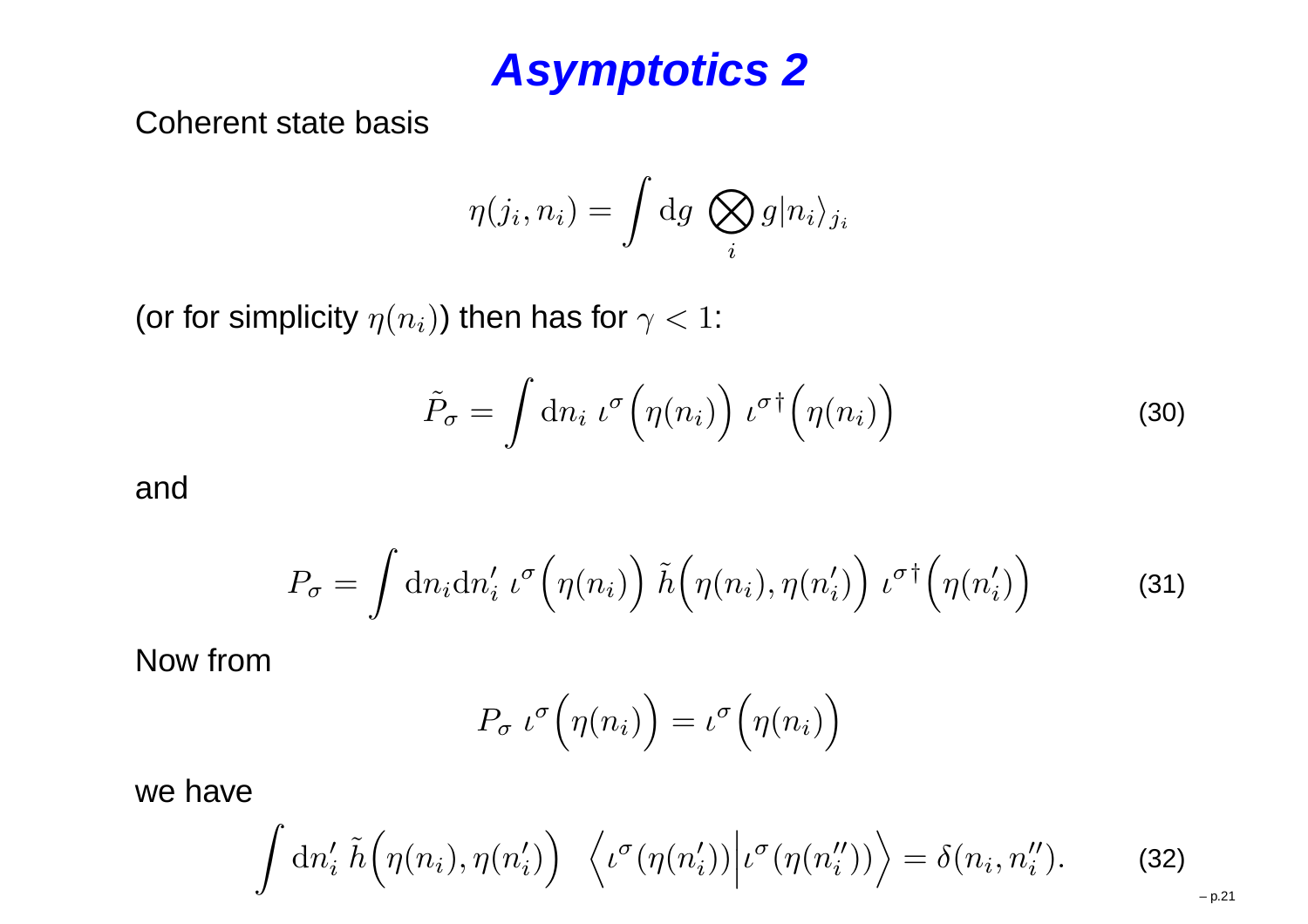Coherent state basis

$$
\eta(n_i) = \int dg \bigotimes_i g|n_i\rangle_{j_i}
$$

then has for  $\gamma < 1$ :

$$
\tilde{h}^{-1}(\eta(n_i), \eta(n'_i)) = \int dg^{\pm} \prod_i \langle n_i | g^+ | n'_i \rangle^{(1+\gamma)j_i} \langle n_i | g^- | n'_i \rangle^{(1-\gamma)j_i} \tag{33}
$$

Some observations:

- Goes to zero exponentially unless  $\sum_i j_i n_i = 0$  and  $\eta(n_i) \sim \eta'(n_i).$
- On the diagonal we have $\bullet$

$$
\tilde{h}^{-1}(\eta(j_i, n_i), \eta(j_i, n_i)) = |\eta((1+\gamma)j_i, n_i)|^2 |\eta((1-\gamma)j_i, n_i)|^2.
$$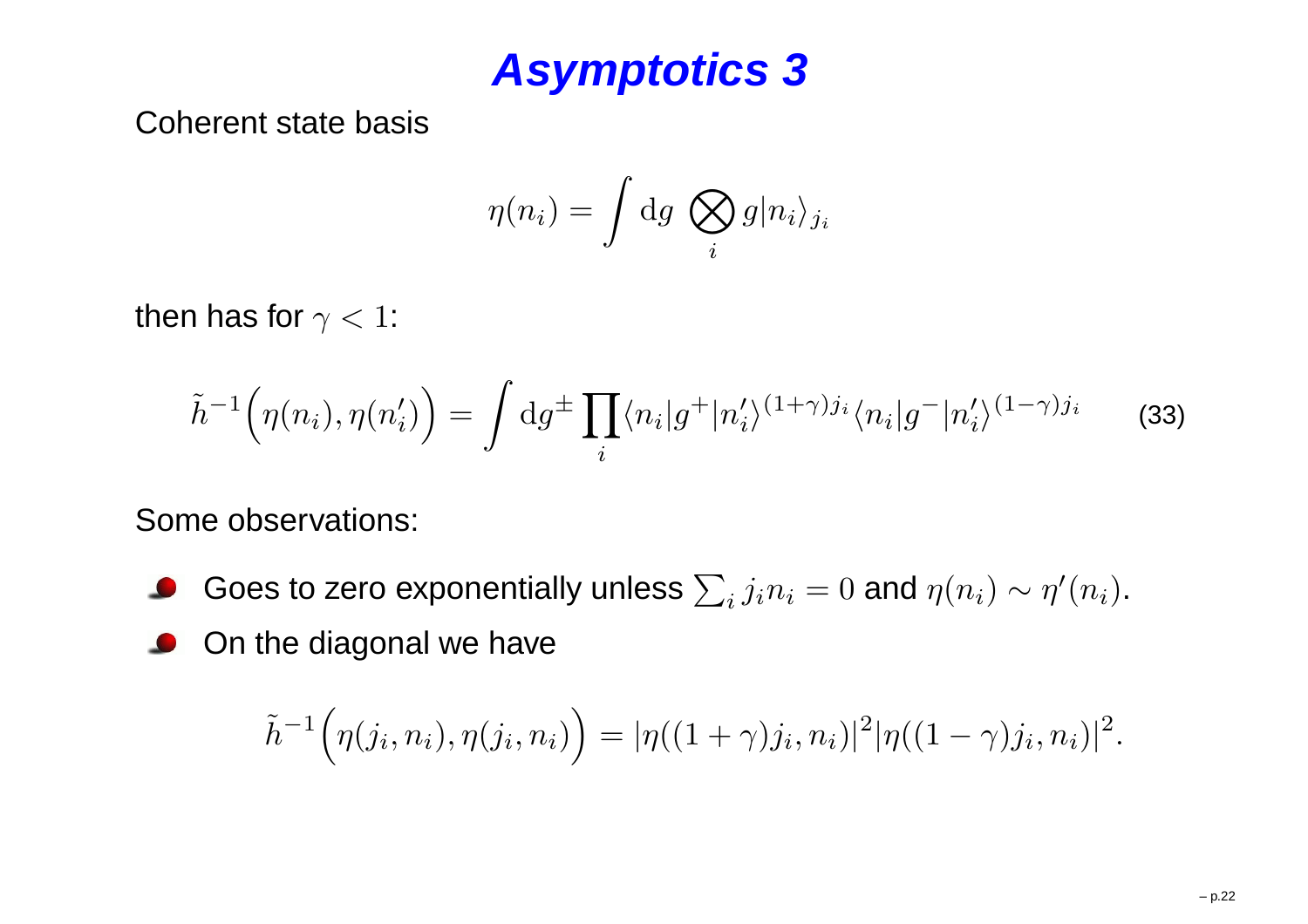- For normalised coherent intertwiners  $\tilde{\eta}(j_i,n_i),$  $\tilde{h}^{-1}\Big(\tilde{\eta}(j_i,n_i),\tilde{\eta}(j_i,n_i)\Big)$  is  $\sim |\eta(n_i)|^2$ .
- $⇒$  Asymptotically the two proposals are very similar, differ by edge<br>meassure factor. Original proposal is polynomially small for larg meassure factor. Original proposal is polynomially small for large  $j.$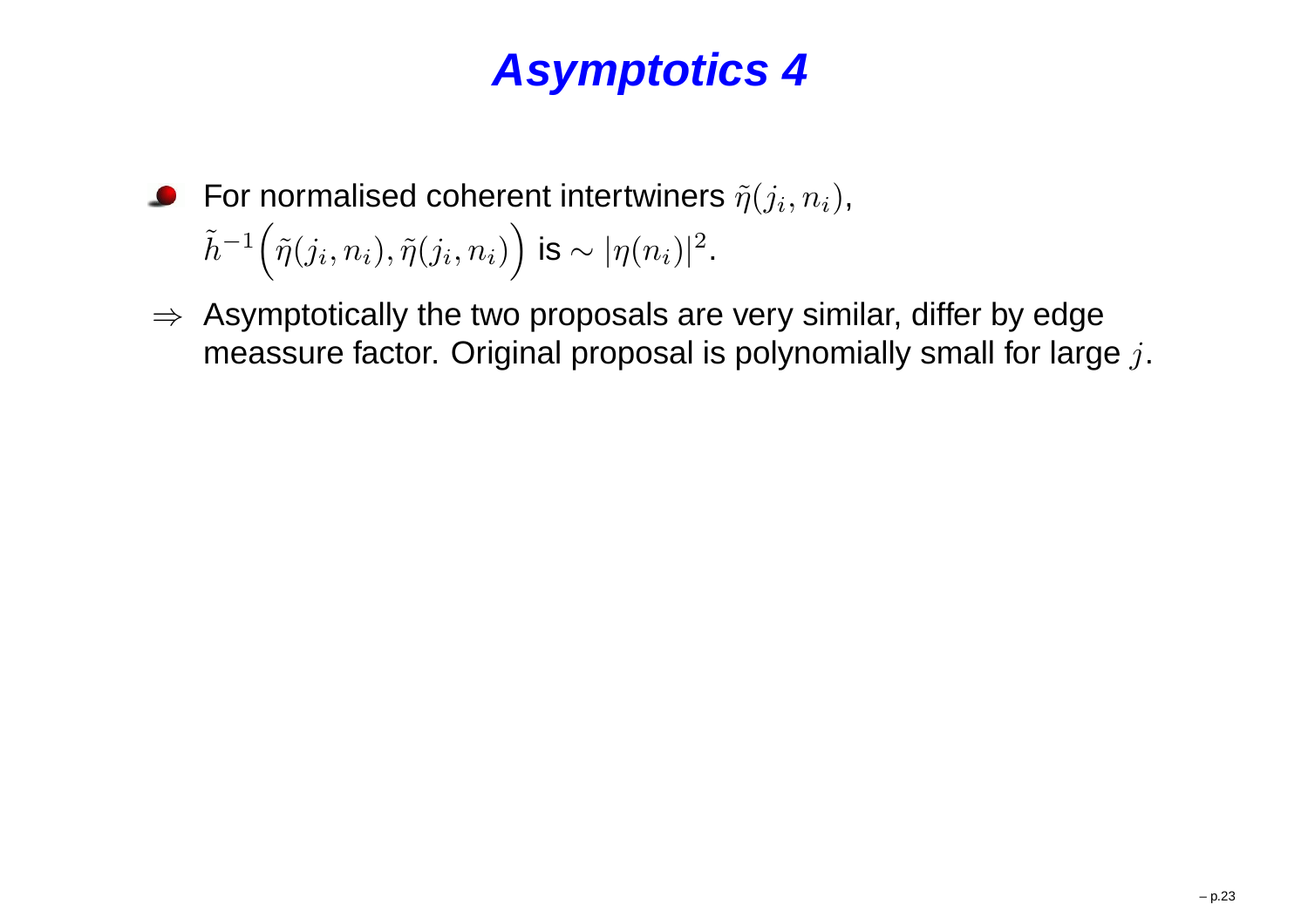# **The SL(2,C) case**

Brief outline of what we have given a graph  $\gamma$ :

The map SU(2) spin network  $\mapsto$  a function on SL(2,C)<sup>γ</sup>, solution to<br>the FPRL constraints the EPRL constraints,

$$
s \mapsto \psi_s
$$

- The immage defines a space of functions  ${\cal F}$
- A natural scalar product in  ${\cal F}$
- A rigging map  $\eta:\mathcal{F}\to\mathcal{F}^*$ . Each  $\eta(\psi(s))$  is an SL(2,C) invariant<br>distribution on  $\mathcal{T}$ distribution on  ${\cal F}.$
- Evaluation of each  $\eta(\psi(s))$  at  $(I,...,I)$   $\in$ SL(2,C) $^\gamma$  which is proven to be taking finite values: the long standing conjecture by Baez and Barrett, passed to the EPRL case by Engle and Pereira provedKamiński 2010.

Thank you